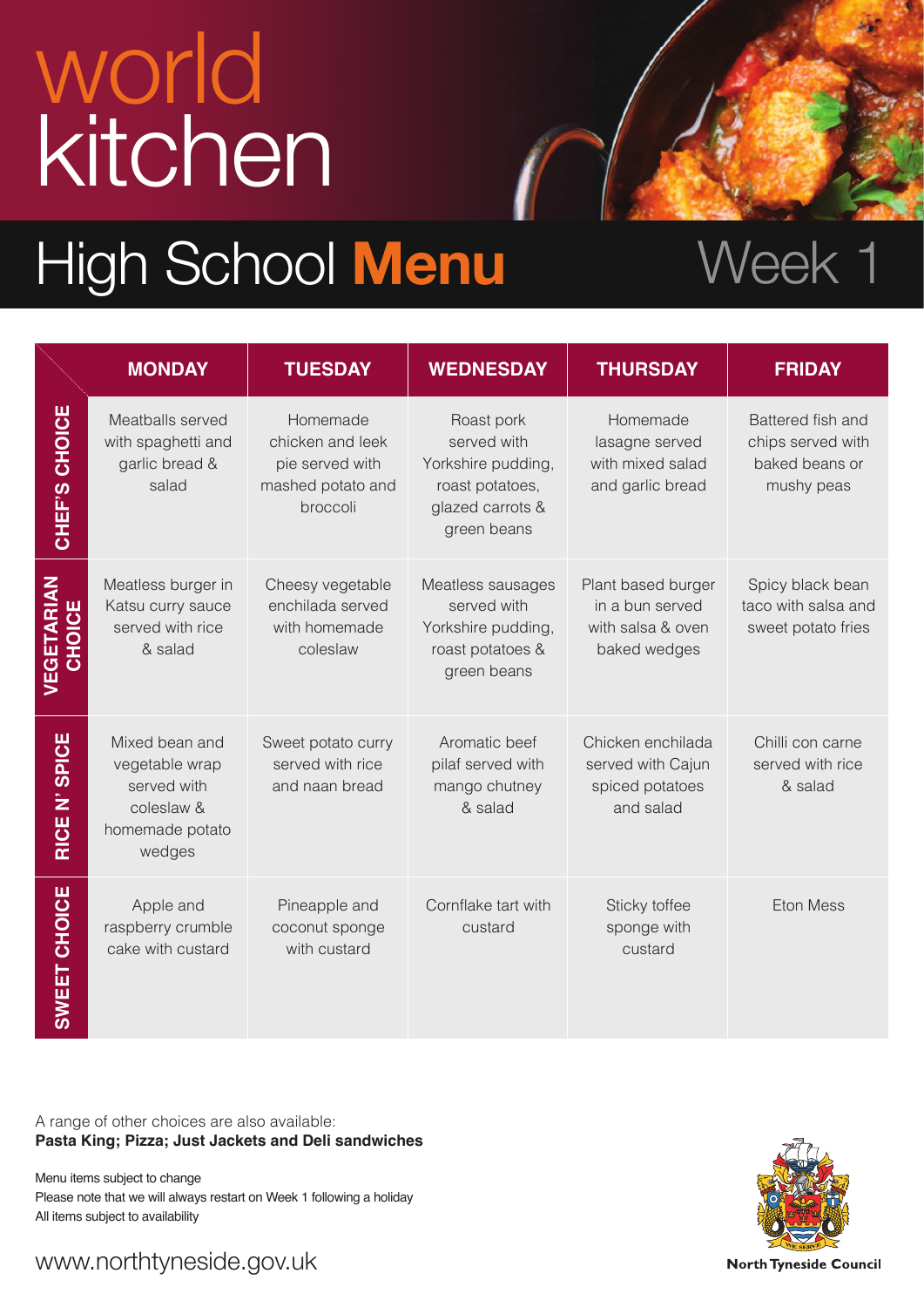# world kitchen

### High School Menu Week 2

|                             | <b>MONDAY</b>                                                                                         | <b>TUESDAY</b>                                                                                            | <b>WEDNESDAY</b>                                                                                     | <b>THURSDAY</b>                                                                   | <b>FRIDAY</b>                                                               |
|-----------------------------|-------------------------------------------------------------------------------------------------------|-----------------------------------------------------------------------------------------------------------|------------------------------------------------------------------------------------------------------|-----------------------------------------------------------------------------------|-----------------------------------------------------------------------------|
| CHEF'S CHOICE               | Panko chicken<br>burger served in a<br>brioche bun with<br>red cabbage slaw<br>& oven baked<br>wedges | Oven baked<br>sausages in<br>caramelised red<br>onion gravy served<br>with mashed potato<br>& garden peas | Roast turkey<br>served with<br>Yorkshire pudding,<br>roast potatoes,<br>glazed carrots &<br>broccoli | Homemade<br>minced beef pie<br>with mashed<br>potato, cabbage &<br>glazed carrots | Battered fish and<br>chips served with<br>baked beans or<br>mushy peas      |
| VEGETARIAN<br><b>CHOICE</b> | Macaroni cheese<br>served with garlic<br>bread & salad                                                | Cajun spiced<br>roasted vegetable<br>stew served with<br>rice & coriander<br>yoghurt                      | Turkish style pide<br>flatbread topped<br>with meat free<br>topping served<br>with salad             | Vegetarian cottage<br>pie served with<br>cabbage & glazed<br>carrots              | Roasted garlic,<br>tomato and meat<br>free mince pasta<br>served with salad |
| RICE N' SPICE               | Tomato, pepper,<br>and bean ragu<br>served with brown<br>rice                                         | Lamb kofta served<br>in a flatbread with<br>salsa and salad                                               | Hoisin style beef<br>served with<br>noodles                                                          | Butter chicken<br>served with rice &<br>salad                                     | Sweet chilli salmon<br>served with herby<br>new potatoes &<br>peas          |
| <b>SWEET CHOICE</b>         | Rhubarb crumble<br>with custard                                                                       | Chocolate orange<br>sponge with<br>custard                                                                | Steamed syrup<br>sponge with<br>custard                                                              | Caramel apple<br>pudding with<br>custard                                          | Fruit cheesecake                                                            |

A range of other choices are also available: **Pasta King; Pizza; Just Jackets and Deli sandwiches** 

Menu items subject to change Please note that we will always restart on Week 1 following a holiday All items subject to availability



www.northtyneside.gov.uk